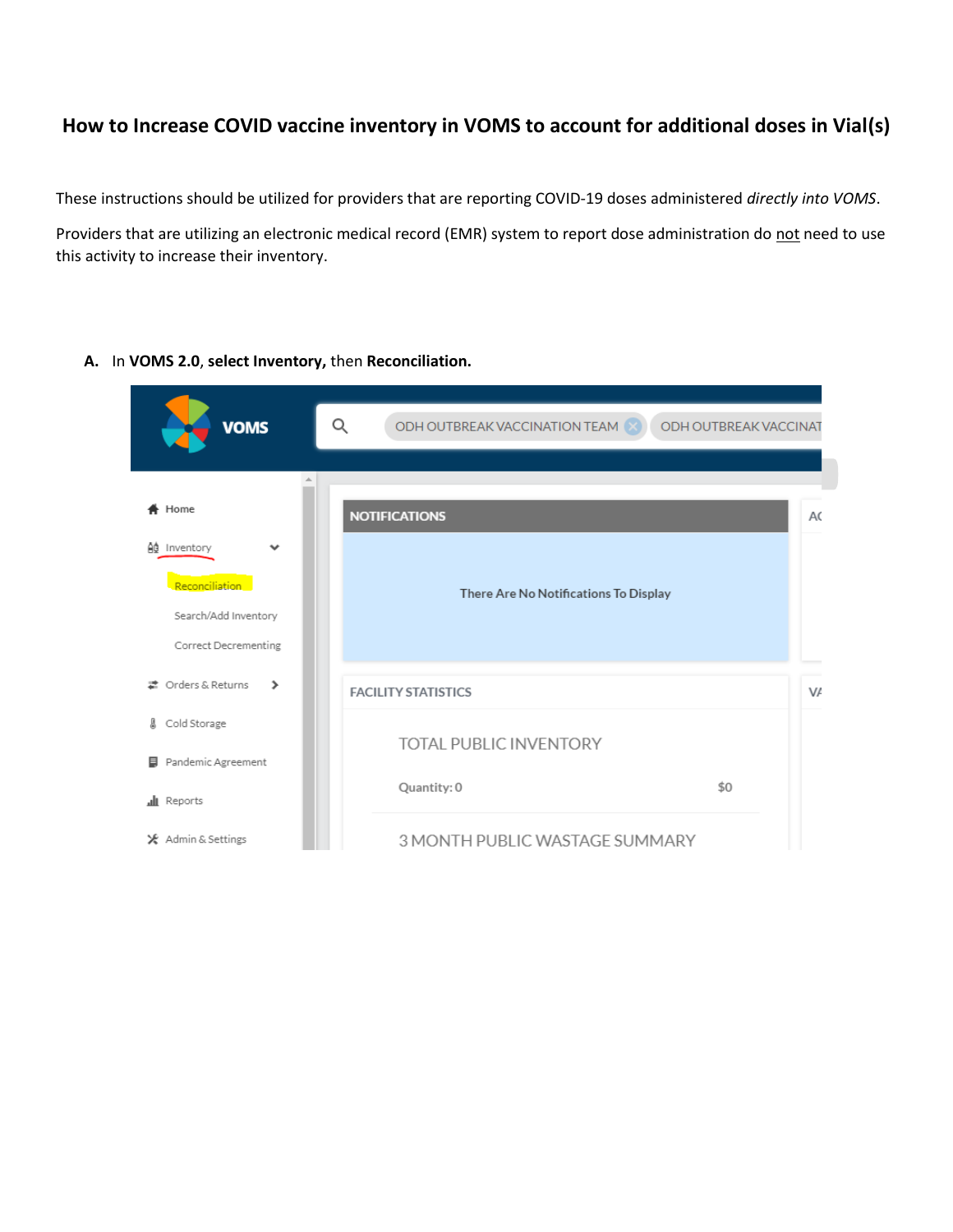## **B. Step 1**

In the **Physical Counts** box, enter the *sum of the quantity on hand PLUS the number of number of doses that are in excess of the amount initially received* (the extra doses in the vial).

In this example, the inventory needs to increase by 10 doses.

(0 dose on hand + 10 additional doses that were available in the vials = need a Physical Count of 10)

## **Step 2**

Click **ADJUST** to account for this difference.

|                                                                                                                               | RECONCILE INVENTORY - Next Report Due: 01/16/2021 |                 |                                 | Last Submitted Report: 01/11/2021 | <b>Expired</b>                    |                           | <b>Expires &lt; 90 Days</b> |                    |            |
|-------------------------------------------------------------------------------------------------------------------------------|---------------------------------------------------|-----------------|---------------------------------|-----------------------------------|-----------------------------------|---------------------------|-----------------------------|--------------------|------------|
| Public<br>Private                                                                                                             |                                                   |                 |                                 |                                   |                                   |                           |                             |                    |            |
| 頁<br>Date Range: 01/11/2021 - 01/16/2021                                                                                      |                                                   |                 |                                 |                                   |                                   |                           |                             |                    |            |
| <b>Vaccine</b>                                                                                                                | Lot#                                              | <b>Exp Date</b> | <b>Funding</b><br><b>Source</b> | <b>Lot History</b>                | <b>Quantity</b><br><b>On Hand</b> | <b>Physical</b><br>Counts | <b>Discrepancy</b>          | <b>Adjustments</b> | Inactivate |
| Coronavirus (SARS-CoV-2)(COVID-19)                                                                                            |                                                   |                 |                                 |                                   |                                   |                           |                             |                    |            |
| Covid-19, Mrna, Lnp-S, Pf, 100<br>Mcg/0.5 MI Dose<br>Covid-19 Moderna<br><b>MOD</b><br>100 pack - VIALS<br>NDC: 80777-0273-99 | 011J20A                                           | 05/11/2021      | PAN                             | <b>VIEW</b>                       | 500                               |                           |                             |                    | П          |
|                                                                                                                               | 039K20A                                           | 12/31/2069      | PAN                             | <b>VIEW</b>                       | $\circ$                           |                           |                             |                    | П          |
|                                                                                                                               | 012L20A                                           | 07/06/2021      | PAN                             | <b>VIEW</b>                       | $\circ$                           | 10                        | 10                          | <b>ADJUST</b>      | П          |
|                                                                                                                               | 013L20A                                           | 07/08/2021      | PAN                             | <b>VIEW</b>                       | 200                               |                           |                             |                    | П          |
|                                                                                                                               |                                                   |                 |                                 |                                   |                                   |                           |                             |                    |            |

**C.** To account for these extra doses in the vials, enter the additional quantity in the **DOSE(S)** box. In the **ADJUST** column, use the drop-down menu in the **Select Adjustment Category** box to identity this transaction as *Order Received.*

## **ADJUST QUANTITY**

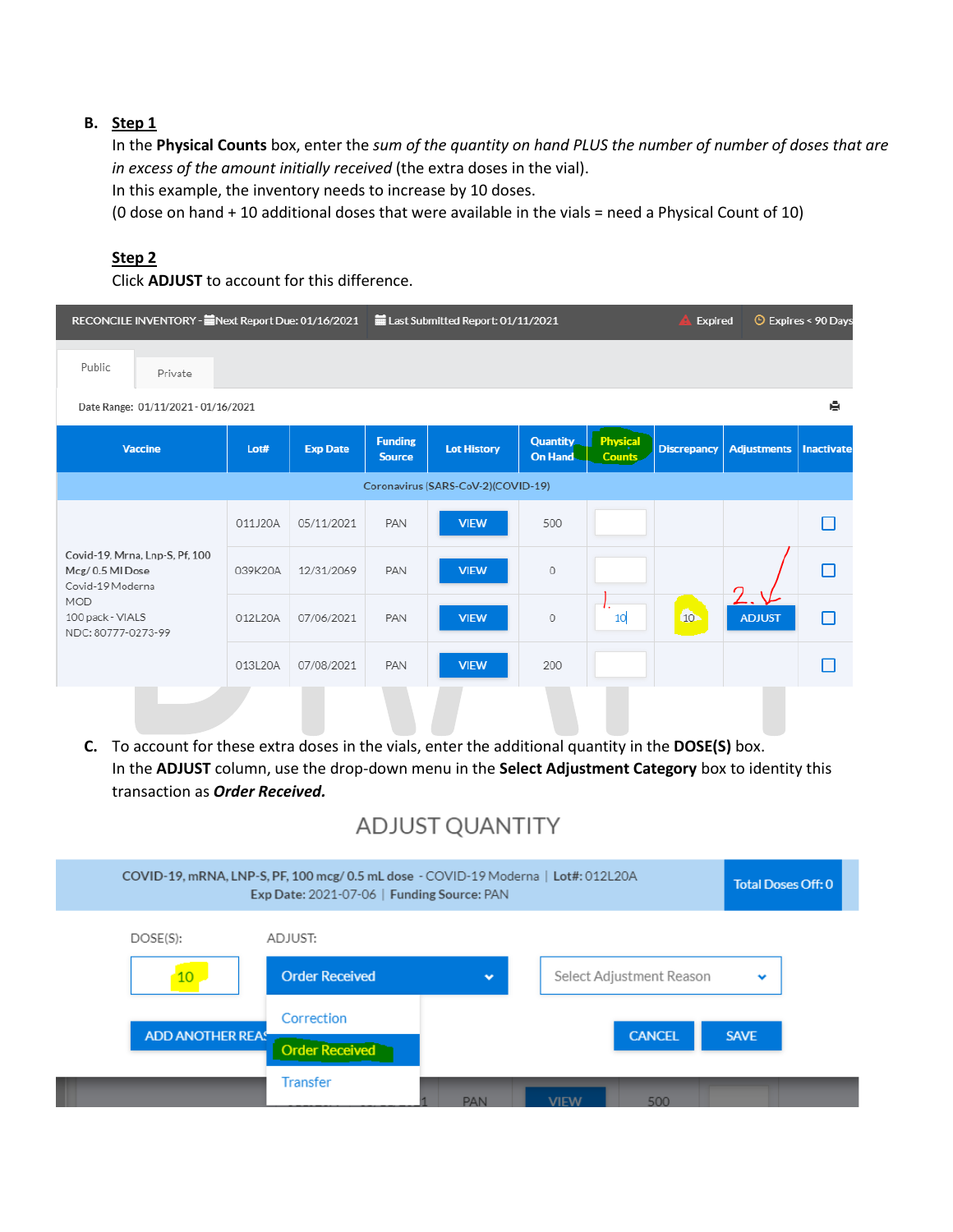**D.** Use the drop-down menu in the **Select Adjustment Reason** box to identity this transaction as a *Dose Count Variance Multi-dose Vial.*